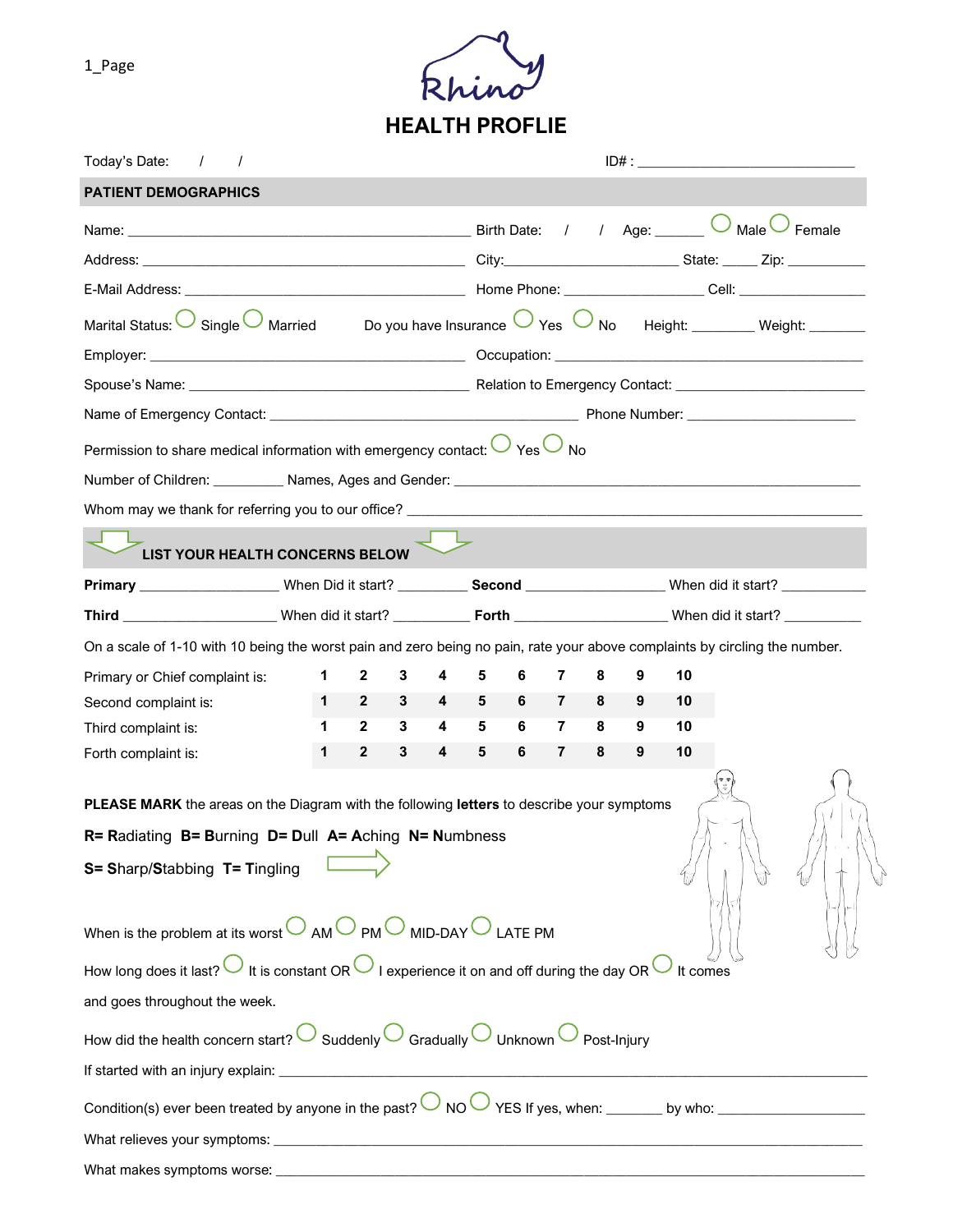

#### **CHIROPRACTIC HISTORY**

| Have you ever seen a Chiropractor before? $\bigcirc$ YES $\bigcirc$ NO Last visit:<br>Name:                                                                    |
|----------------------------------------------------------------------------------------------------------------------------------------------------------------|
| What is their specialty? $\bigcirc$ Pain Relief $\bigcirc$ Physical Therapy & Rehab $\bigcirc$ Nutritional $\bigcirc$ Subluxation-based $\bigcirc$ Other: ____ |
| What would you like to gain from chiropractic care? C Resolve existing condition(s) O Overall Wellness C BOTH                                                  |

#### **Please CHECK PAST problems and CIRCLE CURRENT problems**

| Headache                                        | Infertility                | <b>Dizziness</b>        | <b>Prostate Problems</b>         | Ulcers                      |
|-------------------------------------------------|----------------------------|-------------------------|----------------------------------|-----------------------------|
| Neck pain                                       | Frequent Colds/Flu         | Loss of Balance         | Impotence/Sexual<br>Disfunction  | Heartburn/Gastric<br>Reflux |
| Jaw Pain/TMJ                                    | Convulsions/Epilepsy       | Fainting                | <b>Digestive</b><br>Problems/IBS | <b>Heart Problem</b>        |
| Shoulder Pain                                   | <b>Tremors/Tics</b>        | Double Vision           | Colon Trouble                    | <b>High Blood Pressure</b>  |
| Upper Back Pain                                 | <b>Chest Pain</b>          | <b>Blurred Vision</b>   | Diarrhea/Constipation            | Low Blood Pressure          |
| Mid Back Pain                                   | Pain w/Cough or<br>Sneeze  | Ringing in Ears         | <b>Menopausal Problems</b>       | Difficulty Breathing        |
| Low Back Pain                                   | Sinus/Drainage<br>Problems | Depression              | <b>PMS</b>                       | Lung Problems               |
| Hip Pain                                        | Foot or Knee<br>Problems   | <b>Hearing Loss</b>     | <b>Menstrual Problem</b>         | Kidney Trouble              |
| Sciatica                                        | Swollen/Painful<br>Joints  | Irritable               | <b>Bed Wetting</b>               | <b>Gall Bladder Trouble</b> |
| Scoliosis                                       | <b>Skin Problems</b>       | <b>Mood Changes</b>     | Learning Disability              | Ear Infections              |
| Pain/Numb/Tingling<br>in.<br>Arms/Hands/Fingers | ADD/ADHD                   | <b>Eating Disorder</b>  | Liver Trouble                    | <b>Thyroid Problems</b>     |
| Pain/Numb/Tingling<br>in.<br>Legs/Feet/Toes     | Allergies                  | <b>Trouble Sleeping</b> | Hepatitis (A,B,C)                | Nervousness                 |
| Fibromyalgia                                    | <b>Brain Fog</b>           | Lupus                   | Anxiety                          | <b>Chronic Fatigue</b>      |
| OTHER:                                          |                            |                         |                                  |                             |

If you have ever been diagnosed with any of the following conditions, please indicate with a **P** for in the **PAST**, **C** for **CURRENTLY** have or **N** for **NEVER** have had: Lettarian Bone Lattistications Lattitum Tumors Lattican Cancer Lattic Arthritis Lattican Disteoarthritis Latti \_\_\_\_\_ Scoliosis \_\_\_\_\_ Heart Attack/Heart Disease \_\_\_\_\_ Stroke \_\_\_\_\_ Diabetes I or II \_\_\_\_\_ Seizures \_\_\_\_\_ Spinal Surgery \_\_\_\_\_ Other Serious Conditions/ Surgeries: \_\_\_\_\_\_\_\_\_\_\_\_\_\_\_\_\_\_\_\_\_\_\_\_\_\_\_\_\_\_\_\_\_\_\_\_\_\_\_\_\_\_\_\_\_\_\_\_\_\_\_\_\_\_\_\_\_\_\_\_\_\_\_\_\_\_\_\_\_\_\_\_

| <b>FAMILY HISTORY</b>                                                                                                                                               |
|---------------------------------------------------------------------------------------------------------------------------------------------------------------------|
| Does anyone in your family suffer from the same condition(s) you do? $\bigcirc$ Yes $\bigcirc$ No If yes, whom?                                                     |
| $\overline{O}$ Grandmother $\overline{O}$ Grandfather $\overline{O}$ Mother $\overline{O}$ Father $\overline{O}$ Brother $\overline{O}$ Daughter $\overline{O}$ Son |
| Which condition(s): $\qquad \qquad$                                                                                                                                 |
| Have they ever been treated for their condition $\bigcirc$ Yes $\bigcirc$ No $\bigcirc$ Unsure                                                                      |
| Any other hereditary conditions the doctor should be aware of that run in your family? $\bigcup$ Yes $\bigcirc$ No                                                  |
| If yes, please explain:                                                                                                                                             |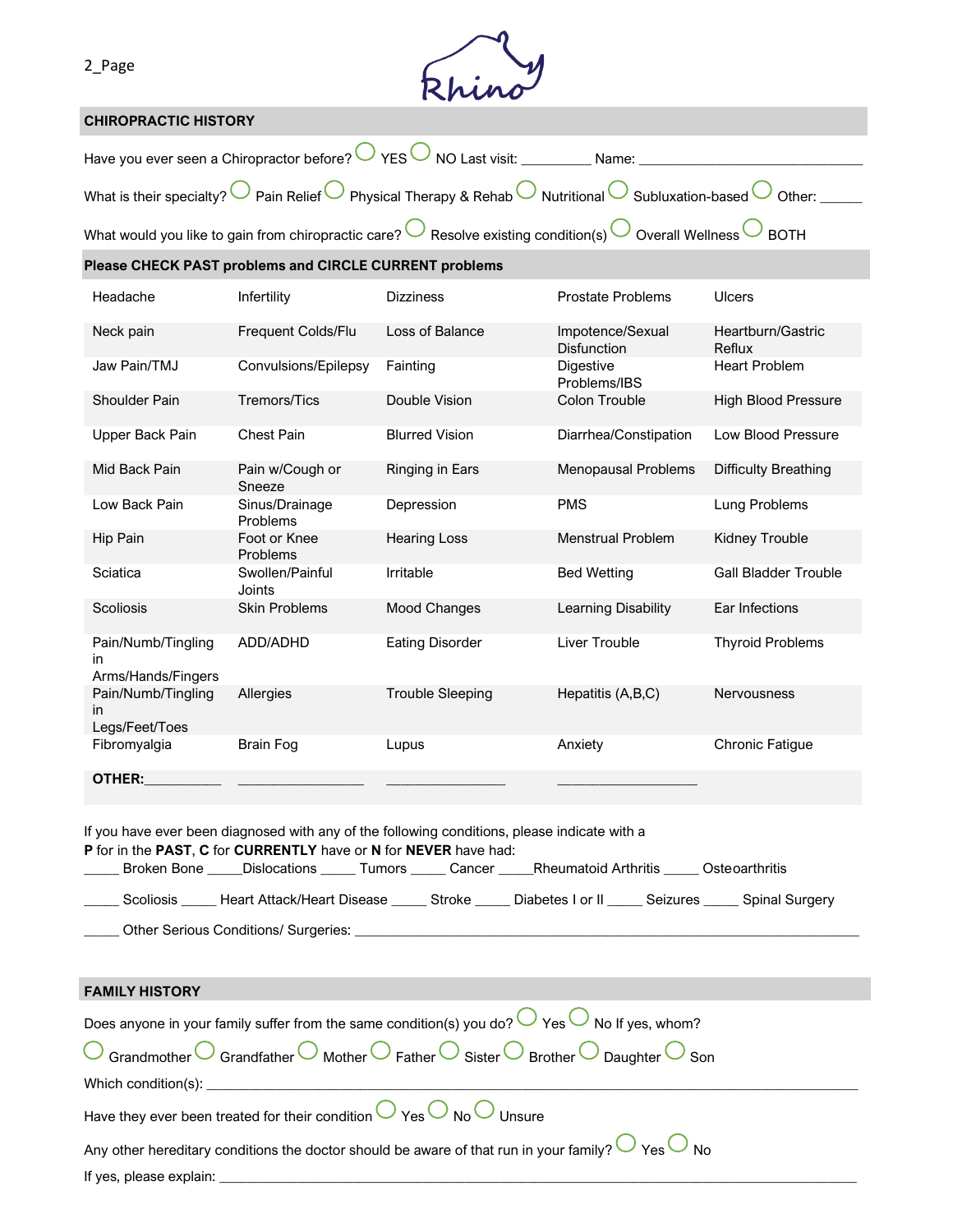

## **CHIROPRACTIC FOCUSED HISTORY**

#### **YOUR HEALTH GOALS**

**List the top 2 health goals that YOU would like to accomplish this year;**

| <u> Alexandro de la contrada de la contrada de la contrada de la contrada de la contrada de la contrada de la co</u>                                                |
|---------------------------------------------------------------------------------------------------------------------------------------------------------------------|
| <b>TRAUMAS:</b> Physical Injury History                                                                                                                             |
|                                                                                                                                                                     |
|                                                                                                                                                                     |
| Have you ever had any significant falls, surgeries, or other injuries? $\bigcirc$ Yes $\bigcirc$ No                                                                 |
| If you were in a RECENT accident, what type of accident was it? Personal Injury $\bigcirc$ Motor Vehicle Accident $\bigcirc$ Work Injury                            |
| Please explain:                                                                                                                                                     |
| Exercise Frequency? $\bigcirc$ None $\bigcirc$ 1-2x/week $\bigcirc$ 3-5x/week $\bigcirc$ Daily                                                                      |
| How do you normally sleep? $\bigcirc$ Back $\bigcirc$ Side $\bigcirc$ Stomach                                                                                       |
| Do you wake up: $\bigcirc$ Refreshed and ready $\bigcirc$ Stiff and tired $\bigcirc$ Other:                                                                         |
| Average hours spend sleep at a time? $\bigcirc$ <1 hour $\bigcirc$ 1-2 hrs $\bigcirc$ 2-3hrs $\bigcirc$ 3-4hrs $\bigcirc$ 4-5hrs $\bigcirc$ 5-6hrs $\bigcirc$ 6+hrs |
| Do you commute to work? $\bigcirc$ Yes $\bigcirc$ No If yes, how many minutes per day?                                                                              |
|                                                                                                                                                                     |
| How many combined HOURS / DAY do you typically spend sitting at a desk, on a computer, tablet or phone? ______                                                      |
| <b>TOXINS:</b> Chemical & Environmental Exposure                                                                                                                    |

# If you consume any of the following, please indicate how often (select <u>ALL</u> that apply for each item below):

| Last 48 Hrs | Daily | Weekends | Occasionally | Never |                           | Last 48 Hrs | <b>Daily</b> | Weekends | Occasionally | Never |
|-------------|-------|----------|--------------|-------|---------------------------|-------------|--------------|----------|--------------|-------|
|             |       |          |              |       | Caffeine                  |             |              |          |              |       |
|             |       |          |              |       | <b>Cigarettes</b>         |             |              |          |              |       |
|             |       |          |              |       | Cigars                    |             |              |          |              |       |
|             |       |          |              |       | <b>Pipe Tobacco</b>       |             |              |          |              |       |
|             |       |          |              |       | <b>Recreational Drugs</b> |             |              |          |              |       |
|             |       |          |              |       |                           |             |              |          |              |       |
|             |       |          |              |       |                           |             |              |          |              |       |

**Please list any medication(s) / Vitamins / Herbs / other that you are taking:** \*If taking more than what is listed above, please list on a separate blank sheet of paper.

|  | <b>MEDICATION   SUPPLEMENT:</b> | DC |
|--|---------------------------------|----|
|--|---------------------------------|----|

**MEDICATION IS A SUPPOSE FOR TAKING: PURPOSE FOR TAKING:** 

| <u></u> |  |
|---------|--|
| J.      |  |
| 4.      |  |
| ∽       |  |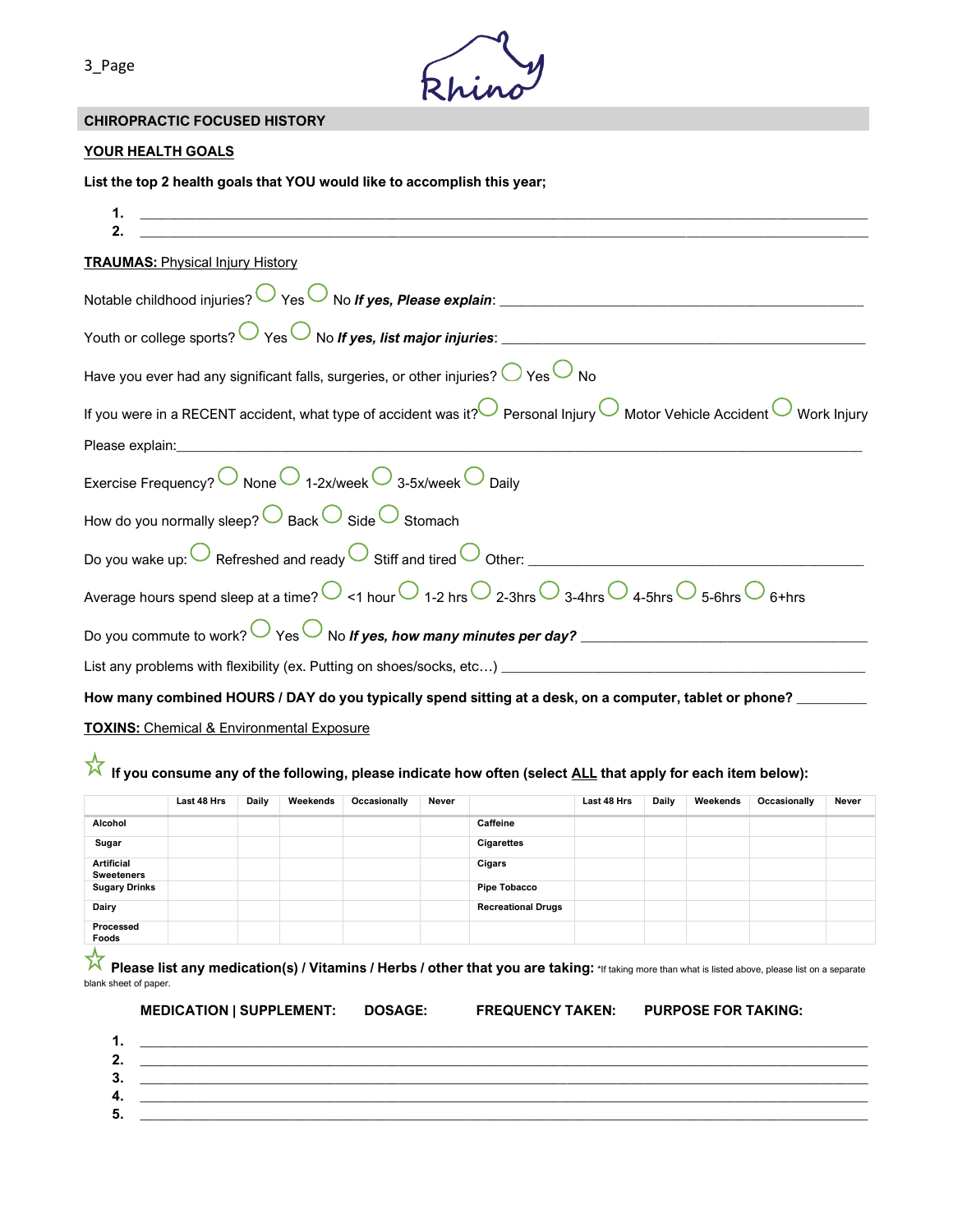

## **THOUGHTS:** Emotional Stresses & Challenges

 $\overline{\mathcal{N}}$  Please rate your STRESS level for each:

|      | <b>NONE</b> | <b>MODERATE</b> | <b>HIGH</b> |              | <b>NONE</b> | <b>MODERATE</b> | <b>HIGH</b> |
|------|-------------|-----------------|-------------|--------------|-------------|-----------------|-------------|
| Home |             | ∼<br>-          | ∽           | <b>Money</b> |             | -               |             |
| Work |             | ∼               |             | Health       |             |                 |             |
| Life |             | s.              |             | Family       |             |                 |             |

## **ACTIVITIES OF LIFE**

Please identify how your current condition(s) affect your ability to carry out activities that are routinely part of your life (SELECT WHAT APPLIES)

| Carry Children/Groceries     | Painful (can do) | Painful (limits) | Unable to Perform |
|------------------------------|------------------|------------------|-------------------|
| Sit to Stand                 | Painful (can do) | Painful (limits) | Unable to Perform |
| <b>Climb Stairs</b>          | Painful (can do) | Painful (limits) | Unable to Perform |
| Pet Care                     | Painful (can do) | Painful (limits) | Unable to Perform |
| <b>Extended Computer Use</b> | Painful (can do) | Painful (limits) | Unable to Perform |
| Read/Concentrate             | Painful (can do) | Painful (limits) | Unable to Perform |
| <b>Getting Dressed</b>       | Painful (can do) | Painful (limits) | Unable to Perform |
| Shaving                      | Painful (can do) | Painful (limits) | Unable to Perform |
| <b>Sexual Activities</b>     | Painful (can do) | Painful (limits) | Unable to Perform |
| Sleep                        | Painful (can do) | Painful (limits) | Unable to Perform |
| <b>Static Sitting</b>        | Painful (can do) | Painful (limits) | Unable to Perform |
| <b>Static Standing</b>       | Painful (can do) | Painful (limits) | Unable to Perform |
| Yard Work                    | Painful (can do) | Painful (limits) | Unable to Perform |
| Walking                      | Painful (can do) | Painful (limits) | Unable to Perform |
| Washing/Bathing              | Painful (can do) | Painful (limits) | Unable to Perform |
| Sweeping/Vacuuming           | Painful (can do) | Painful (limits) | Unable to Perform |
| <b>Dishes</b>                | Painful (can do) | Painful (limits) | Unable to Perform |
| Laundry                      | Painful (can do) | Painful (limits) | Unable to Perform |
| Garbage                      | Painful (can do) | Painful (limits) | Unable to Perform |
| Driving                      | Painful (can do) | Painful (limits) | Unable to Perform |
| Other:                       | Painful (can do) | Painful (limits) | Unable to Perform |

Please circle the number that best describes the question asked. If you have more than one complaint, please answer each question for each individual complaint and indicate the score of each complaint.

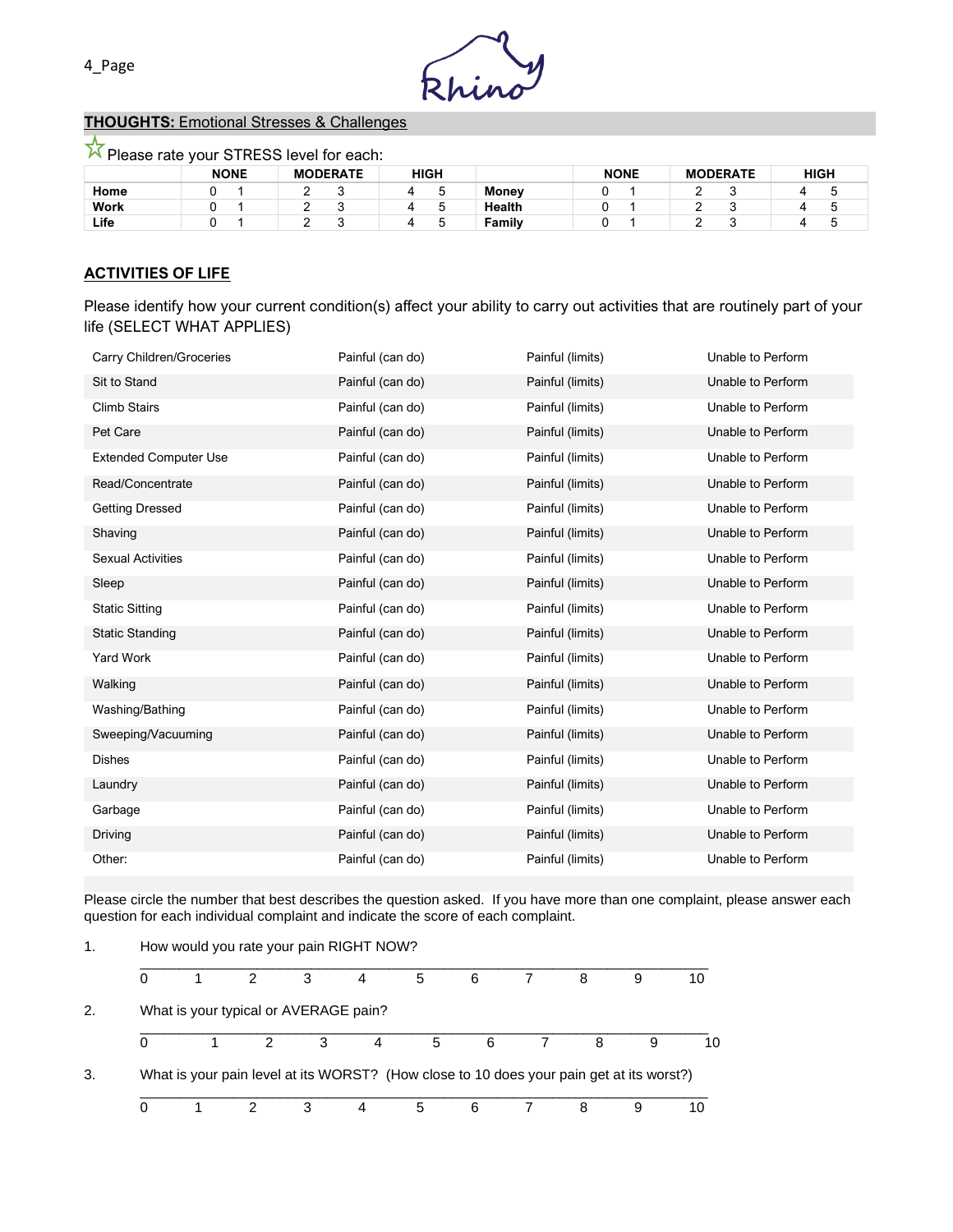

#### **Informed Consent:**

#### **REGARDING:** Chiropractic Adjustments, Modalities, and Therapeutic Procedures

I have been advised that chiropractic care, like all forms of health care, holds certain risks. While the risks are most often very minimal, complications such as sprain/strain injuries, irritation of a disc condition, and although rare, minor fractures, and possible stroke-which occurs at a rate between one instance per one million to one per two million, have been associated with chiropractic adjustments.

Treatment objectives, as well as the risks associated with chiropractic adjustments and all other procedures provided at **Rhino Chiropractic** have been explained to me to my satisfaction and I have conveyed my understanding of both to the doctor. After careful consideration, I do herby consent to treatment by any means, method, and or techniques, the doctor deem necessary to treat my condition at any time throughout the entire clinical course of my care.

| <b>Patient Name (PRINT)</b>                                      | <b>Patient or Authorized Person's Signature</b>                                                                                                                                                                                                                                                                                                                                                                                                                                                                            |                                                   | $-$ Rhino Initials                                                 |
|------------------------------------------------------------------|----------------------------------------------------------------------------------------------------------------------------------------------------------------------------------------------------------------------------------------------------------------------------------------------------------------------------------------------------------------------------------------------------------------------------------------------------------------------------------------------------------------------------|---------------------------------------------------|--------------------------------------------------------------------|
| <b>REGARDING: X-rays/Imaging Studies</b>                         |                                                                                                                                                                                                                                                                                                                                                                                                                                                                                                                            |                                                   |                                                                    |
| necessary in my case.                                            | By my signature below, I am acknowledging that the doctor and/or a member of the staff has discussed with me the hazardous<br>effects of ionization to an unborn child, and I have conveyed my understanding of the risks associated with exposure to x-rays.<br>After careful consideration, I therefore do hereby consent to have the diagnostic x-ray examination the doctor has deemed                                                                                                                                 |                                                   |                                                                    |
|                                                                  | THIS LINE IS FEMALES ONLY: Please read carefully, check the boxes, include the appropriate date, then sign below if you<br>understand and have no further questions, otherwise see our front desk staff for further explanation.                                                                                                                                                                                                                                                                                           |                                                   |                                                                    |
|                                                                  | The first day of my last menstrual cycle was on $\frac{1}{\sqrt{2\pi}}$ / ___ (Date)                                                                                                                                                                                                                                                                                                                                                                                                                                       |                                                   |                                                                    |
| am NOT pregnant.                                                 | I have been provided a full explanation of when I am most likely to become pregnant, and to the best of my knowledge, I                                                                                                                                                                                                                                                                                                                                                                                                    |                                                   |                                                                    |
| <b>Patient Name (PRINT)</b>                                      | <b>Patient or Authorized Person's Signature</b>                                                                                                                                                                                                                                                                                                                                                                                                                                                                            |                                                   | ___ / ____ / _____  __________<br><mark>Date</mark> Rhino Initials |
| <b>REGARDING: Authorization of Payment for Services Rendered</b> |                                                                                                                                                                                                                                                                                                                                                                                                                                                                                                                            |                                                   |                                                                    |
| receive at this office.                                          | I hereby authorize payment to be made directly to RHINO CHIROPRACTIC, for all benefits which may be payable under a<br>healthcare plan or from any other collateral sources. I authorize utilization of this application, or copies thereof, for the purpose<br>of processing claims and effecting payments, and further acknowledge that this assignment of benefits does not in any way<br>relieve me of payment liability and that I will remain financially responsible to RHINO CHIROPRACTIC for any and all services |                                                   |                                                                    |
| <b>Patient Name (PRINT)</b>                                      | <b>Patient or Authorized Person's Signature</b>                                                                                                                                                                                                                                                                                                                                                                                                                                                                            | _____/ ____ / ______ __________<br>Rhino Initials |                                                                    |
| <b>REGARDING:</b> Rhino Chiropractic Notice of Right to Privacy  |                                                                                                                                                                                                                                                                                                                                                                                                                                                                                                                            |                                                   |                                                                    |
| Patient Initials: ______ - Page 6 was retained                   |                                                                                                                                                                                                                                                                                                                                                                                                                                                                                                                            |                                                   |                                                                    |
|                                                                  | I have received a copy of Rhino Chiropractic Patient Privacy Notice. I understand my rights as well as the practice's duty to<br>protect my health information and have conveyed my understanding of these rights and duties to the doctor. I further<br>understand that this office reserves the right to amend this "Notice of Privacy Practice" at a time in the future and will make the<br>new provisions effective for all information that it maintains past and present.                                           |                                                   |                                                                    |
|                                                                  | I am aware that a more comprehensive version of this "Notice" is available to me and several copies kept in the reception<br>area. At this time, I do not have any questions regarding my rights or any of the information I have received.                                                                                                                                                                                                                                                                                |                                                   |                                                                    |

| <b>Patient Name (PRINT)</b> | <b>Patient or Authorized Person's Signature</b> | Date | <b>Rhino Initials</b> |
|-----------------------------|-------------------------------------------------|------|-----------------------|
| <b>Doctor Signature</b>     | <b>Date</b>                                     |      |                       |